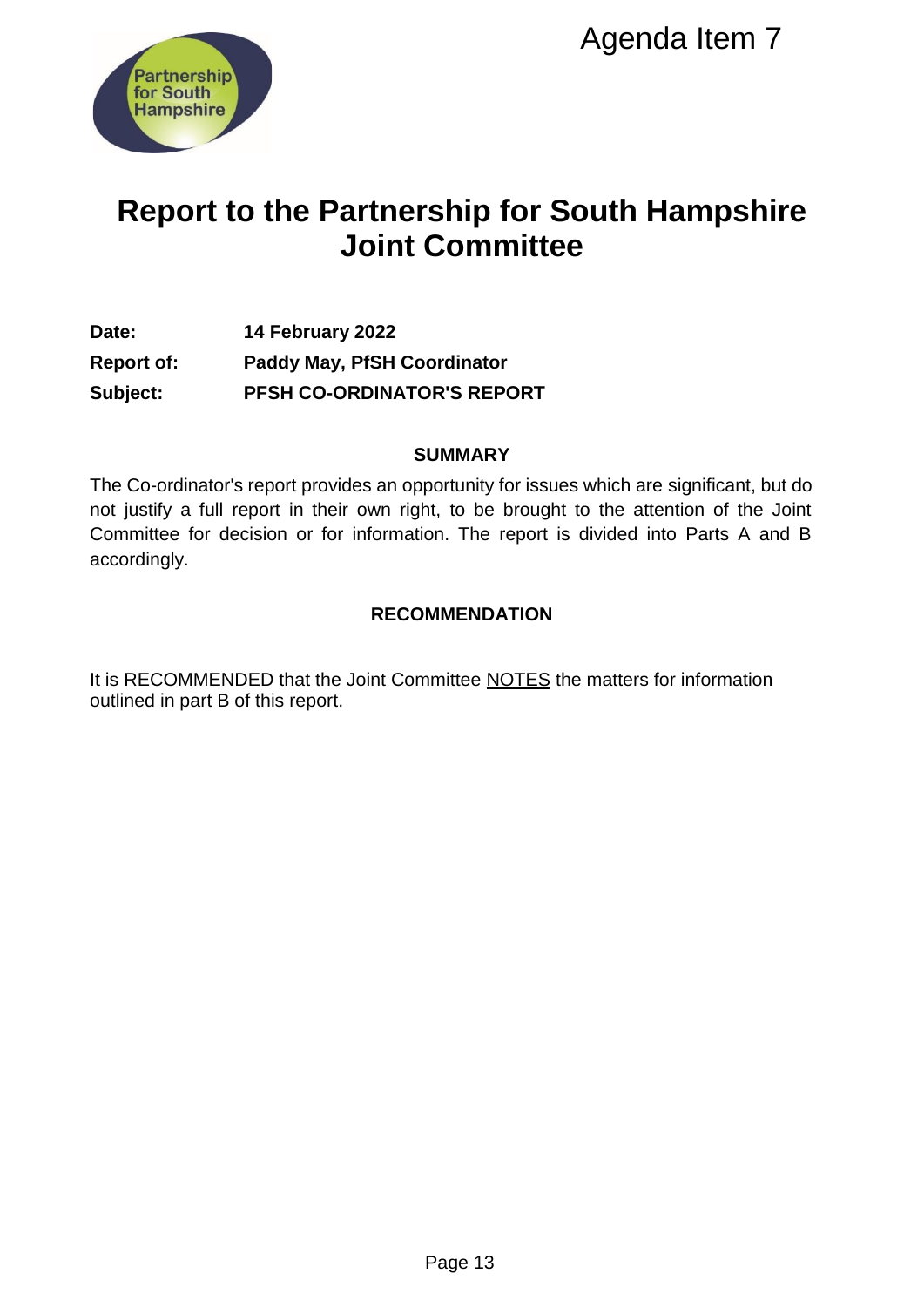#### **PART A: MATTERS FOR DECISION**

There are no matters for decision.

#### **PART B: MATTERS FOR INFORMATION**

#### **1. PfSH Overview and Scrutiny Committee**

- 1.1 At the meeting of the PfSH Overview and Scrutiny Committee on 11 October 2021, Solent Transport presented two reports covering an update on rail development opportunities, and an introduction to the Future Transport Zone programme of work. The reports were presented for information and in the interests of alerting PfSH to ongoing projects that may impact on PfSH's own work streams. These reports were subsequently reported to Joint Committee on 25 October.
- 1.2 The purpose of the Overview and Scrutiny Committee is to carefully consider reports being put to Joint Committee and make recommendations for its consideration. There was extensive discussion of these items at the Overview and Scrutiny meeting and some of the key point included, firstly that there was a need for the transport hubs to take better account of the needs of people with disabilities and in particular those using mobility scooters, and that secondly the importance of the Hythe Ferry had been understated in terms of its usage and how it could benefit form improved links to bus and rail infrastructure.
- 1.3 Following the meeting of Joint Committee on 25 October, the Chairman of the Overview and Scrutiny Committee wrote to Solent Transport on 3 December to express his disappointment that two points made had not been raised at Joint Committee. The Chairman sought reassurance that these issues were being considered actively by Solent Transport as work progresses.
- 1.4 By way of reply, Solent Transport responded to the Chairman's concerns in a letter dated 8 December stating that his feedback re Mobility Hub schemes has been actively passed on to relevant project managers, and that Solent Transport would continue to raise these issues on behalf of users. In addition, Solent Transport undertook to pass on the Overview and Scrutiny Committee's concerns regarding the Waterside rail and Hythe ferry and bus services at the Waterside Line Stakeholder Group meeting on 10th December 2021.

# **2. Bird Aware Solent**

#### **In-perpetuity Funding**

- 2.1 As part of the financial review undertaken for Bird Aware Solent, the project board has sought out a suitable investment fund for the in-perpetuity funding to ensure it receives a rate of return necessary to secure the long-term delivery of the strategy. The current interest rate (bank investments) is not sufficient to meet the growth assumptions to fund the strategy going forward, and so the financial review recommended that we consider alternative forms of investment.
- 2.2 Advice was taken from Arlingclose who specialise in public sector finances and was closely followed by seeking advice from appropriate staff at Fareham Borough Council - in their capacity of accountable body to the Bird Aware Partnership. As a nature partnership it was thought important that issues of environmental and social governance be considered.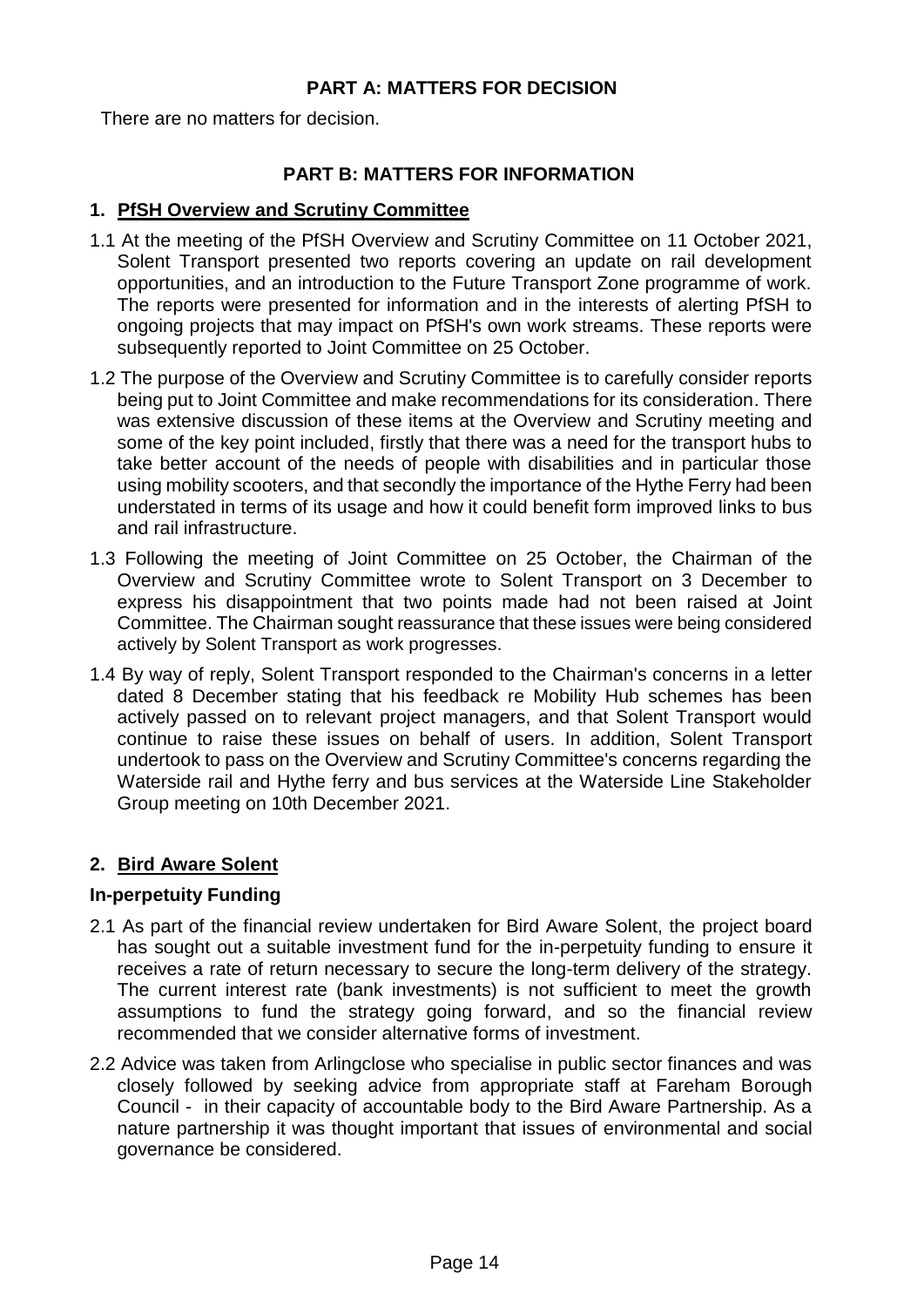2.3 From this work the partnership has adopted the following environmental, social governance statement for financial matters:

*The Partnership will -*

*Seek to utilise investments that improve the environment, bring wider social benefits, and are with organisations with good governance.* 

*Use influence as an investor to encourage best practice management of social responsibility issues.*

- 2.4 Additionally, the Partnership is now investing a sizeable proportion of the in-perpetuity find in a suite of investments which mirror the investment portfolio of Fareham Borough Council. Assurances have been achieved from the fund managers that it is possible to ringfence the Bird Aware funds separately from the Fareham Borough Council ones - such that monitoring performance of these funds, and the payment of appropriate dividends, will be easier to administer.
- 2.5 The above was approved via email exchange between the Chairman of the Project Board and Chairman of the PfSH Joint Committee in early December 2021.

#### **3. Strategic Recreation and Mitigation Partnership (Bird Aware) Key Performance Indicators (KPIs)**

3.1 The below covers the period 1 September till the end of December 2021.

The Rangers delivered:

| • Site Visits                      | 335  |
|------------------------------------|------|
| • People interacted with on-site   | 3808 |
| • Events                           | 26   |
| • People interacted with at events | 794  |

3.2 Additional input has also been given to communications work which is led by the Campaigns and Engagement Officer. Together the team has achieved the following:

#### Facebook

- Number of followers  $2,455$  (up by  $210, +9.35\%)$
- 234,701 impressions
- $\bullet$  Engagement 16,735 (12,153 clicks, 330 comments, 206 shares, 3,928 reactions)

#### **Twitter**

- Number of followers  $2,513$  (up by  $116, +4.8\%)$
- 96.8K impressions
- Engagement: 16K profile visits, 249 mentions

#### Instagram

- Number of followers  $1,804$  (up by  $105, +6.18\%)$
- Accounts reached: 15K (+600% from previous quarter, 47.5% from promotions)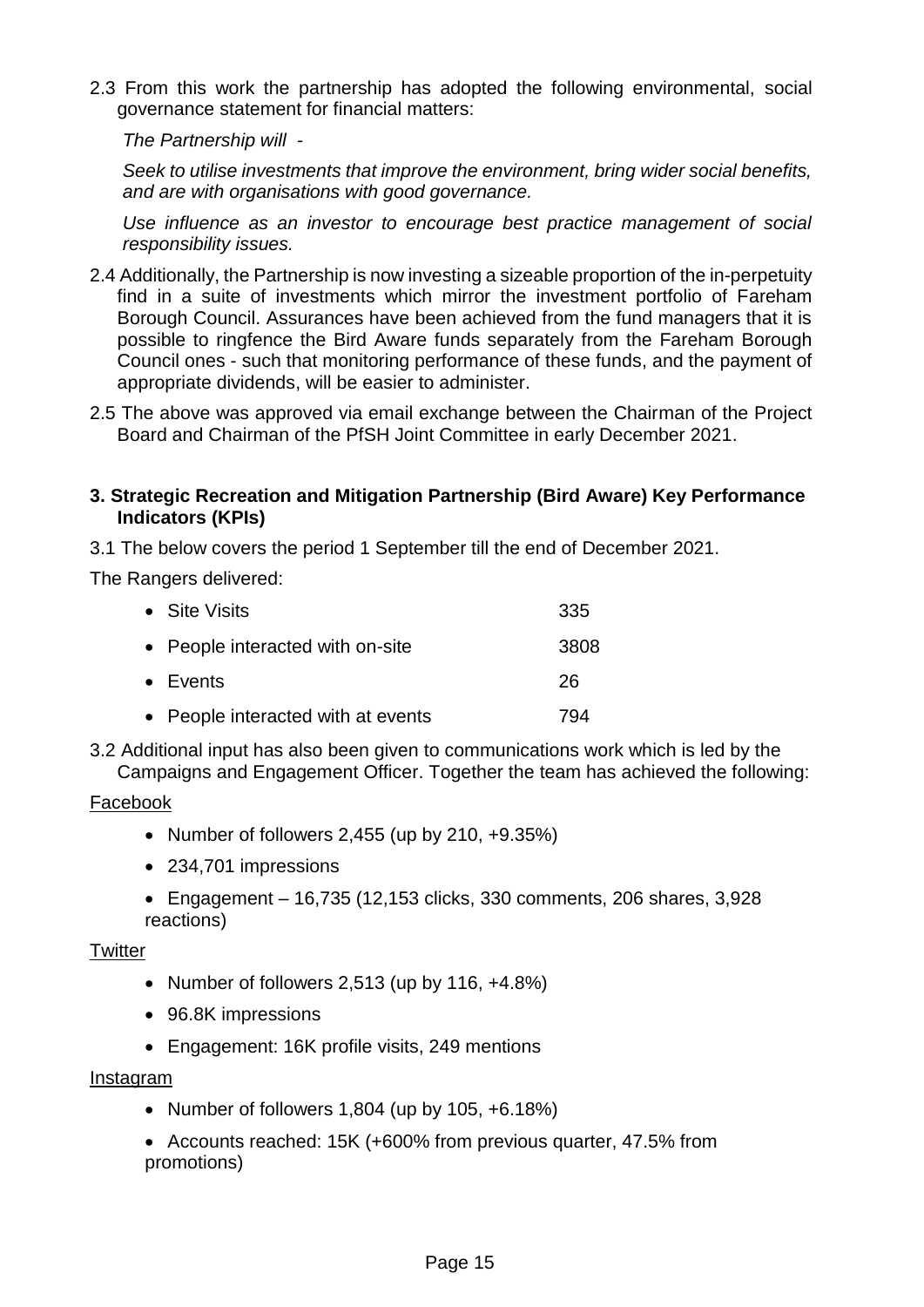- Engagement: 5,520 likes, 116 comments
- Key messages (share our shores/disturbance) included within 50.5% of posts, compared with 34% in same period in 2020

Other Campaigns and Engagement highlights include:

- Launch of the new website at the start of October with a much clearer user journey
- Great Solent Birdwatch: pop-up events, press release, and social media promotion

leading to more than 3,000 visits to new website.

- Five blog posts
- Monthly press releases
- Monthly radio interviews with Express FM

# **4. Culture, Creative Industries and the Built Environment**

# **[Solent Quality Place Awards](https://solentqualityplaceawards.org.uk/)**

- 4.1 Following the decision at the October meeting of Joint Committee, the Quality Place Practitioner Group has developed plans for the 2022 Quality Place Awards. The 2022 Awards will again focus on place-making rather than the design of individual buildings. The awards will be coordinated by the quality place practitioners, who will also organise the judging.
- 4.2 It is proposed nominations will open in February, short-listing will take place in the spring and final judging in the summer. The public will also be invited to vote for a people's choice winner. Awards will be made to the judges winner and the people's choice winner, certificates will also be presented to other projects identified on the final short list of five.

# **Creative Growth South**

4.3 For the past four years creative growth south has provided sector specific business support to micro creative businesses. Over the last year demand has reduced partly as result of the wide a range of alternative provision becoming available to help businesses to recover from the Covid-19 pandemic. It also did not prove possible to attract match funding (Arts Council England were approached but the project did not fit their priorities during the pandemic). It has therefore been decided that Creative Growth South will come to finish at the end of March 2022.

# **Creative Industries Data**

4.4 Creative Network South has worked with Hampshire County Council to update its data set relating to creative industry business growth - primarily to review the impact of the pandemic. The full results will be reported to Creative Network South later this month. Initial findings confirm that while creative industry employment growth in South Hampshire greatly exceeded the average for England and the South East between 2010-2015 these figure dropped below these averages between 2015 and 2020. However, during the period 2019 to 2020 (pre-pandemic to mid-pandemic) employment in the sector appears to have remained static. During this period creative industry employment in England fell by 3.6% although across the South East region it increased by 4%.